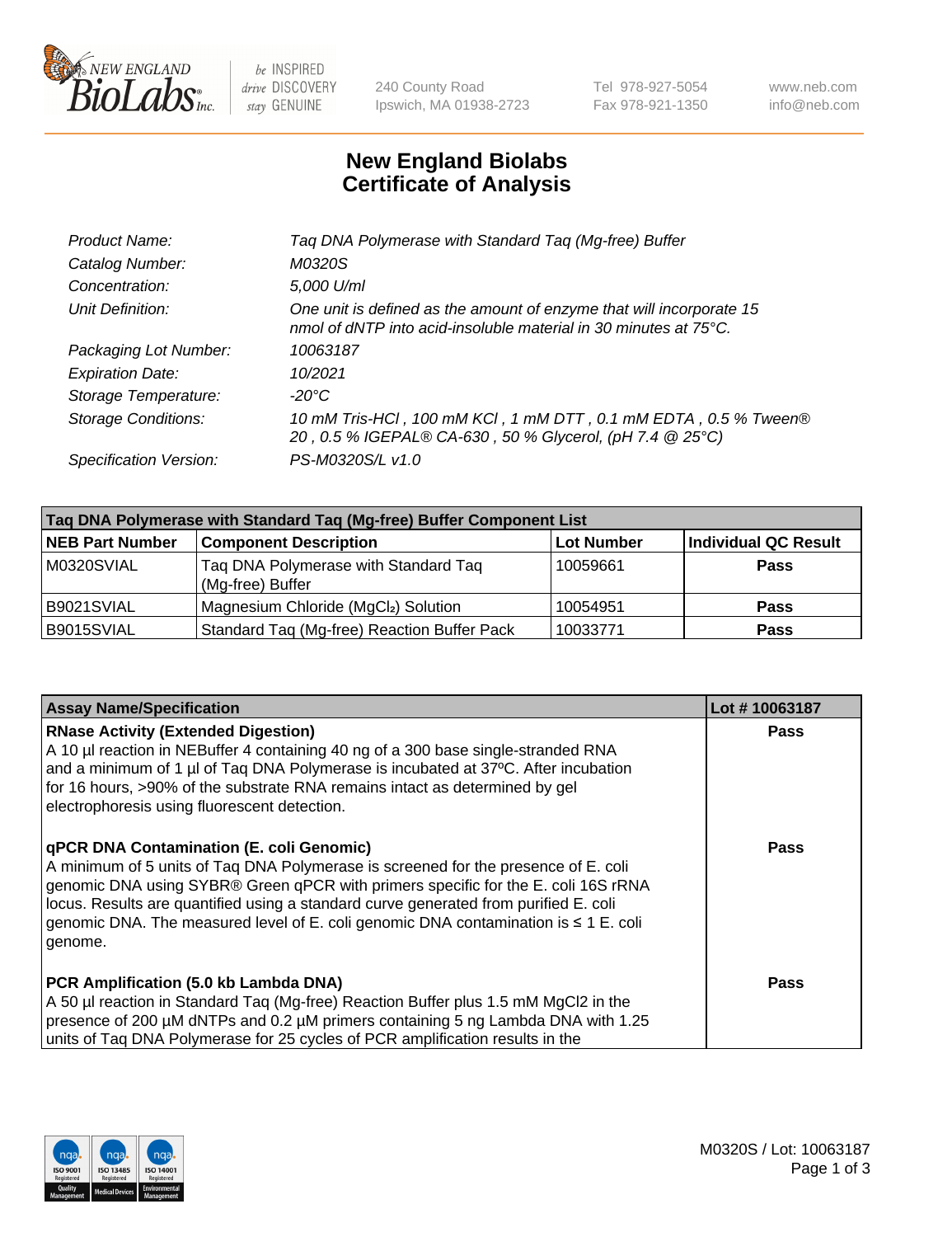

 $be$  INSPIRED drive DISCOVERY stay GENUINE

240 County Road Ipswich, MA 01938-2723 Tel 978-927-5054 Fax 978-921-1350 www.neb.com info@neb.com

| <b>Assay Name/Specification</b>                                                                                                                                                                                                                                                                                                                                  | Lot #10063187 |
|------------------------------------------------------------------------------------------------------------------------------------------------------------------------------------------------------------------------------------------------------------------------------------------------------------------------------------------------------------------|---------------|
| expected 5.0 kb product.                                                                                                                                                                                                                                                                                                                                         |               |
| <b>Protein Purity Assay (SDS-PAGE)</b><br>Taq DNA Polymerase is ≥ 99% pure as determined by SDS-PAGE analysis using Coomassie<br>Blue detection.                                                                                                                                                                                                                 | <b>Pass</b>   |
| <b>Phosphatase Activity (pNPP)</b><br>A 200 µl reaction in 1M Diethanolamine, pH 9.8, 0.5 mM MgCl2 containing 2.5 mM<br>p-Nitrophenyl Phosphate (pNPP) and a minimum of 100 units Taq DNA Polymerase<br>incubated for 4 hours at 37°C yields <0.0001 unit of alkaline phosphatase activity<br>as determined by spectrophotometric analysis.                      | Pass          |
| <b>Endonuclease Activity (Nicking)</b><br>A 50 µl reaction in ThermoPol® Reaction Buffer containing 1 µg of supercoiled<br>PhiX174 DNA and a minimum of 20 units of Taq DNA Polymerase incubated for 4 hours at<br>37°C and 75°C results in <10% conversion to the nicked form as determined by agarose<br>gel electrophoresis.                                  | Pass          |
| <b>Single Stranded DNase Activity (FAM-Labeled Oligo)</b><br>A 50 µl reaction in ThermoPol® Reaction Buffer containing a 10 nM solution of a<br>fluorescent internal labeled oligonucleotide and a minimum of 25 units of Taq DNA<br>Polymerase incubated for 30 minutes at 37°C and 75°C yields <10% degradation as<br>determined by capillary electrophoresis. | Pass          |
| Non-Specific DNase Activity (16 Hour)<br>A 50 µl reaction in NEBuffer 2 containing 1 µg of T3 DNA in addition to a reaction<br>containing Lambda-HindIII DNA and a minimum of 5 units of Taq DNA Polymerase<br>incubated for 16 hours at 37°C results in a DNA pattern free of detectable nuclease<br>degradation as determined by agarose gel electrophoresis.  | <b>Pass</b>   |

This product has been tested and shown to be in compliance with all specifications.